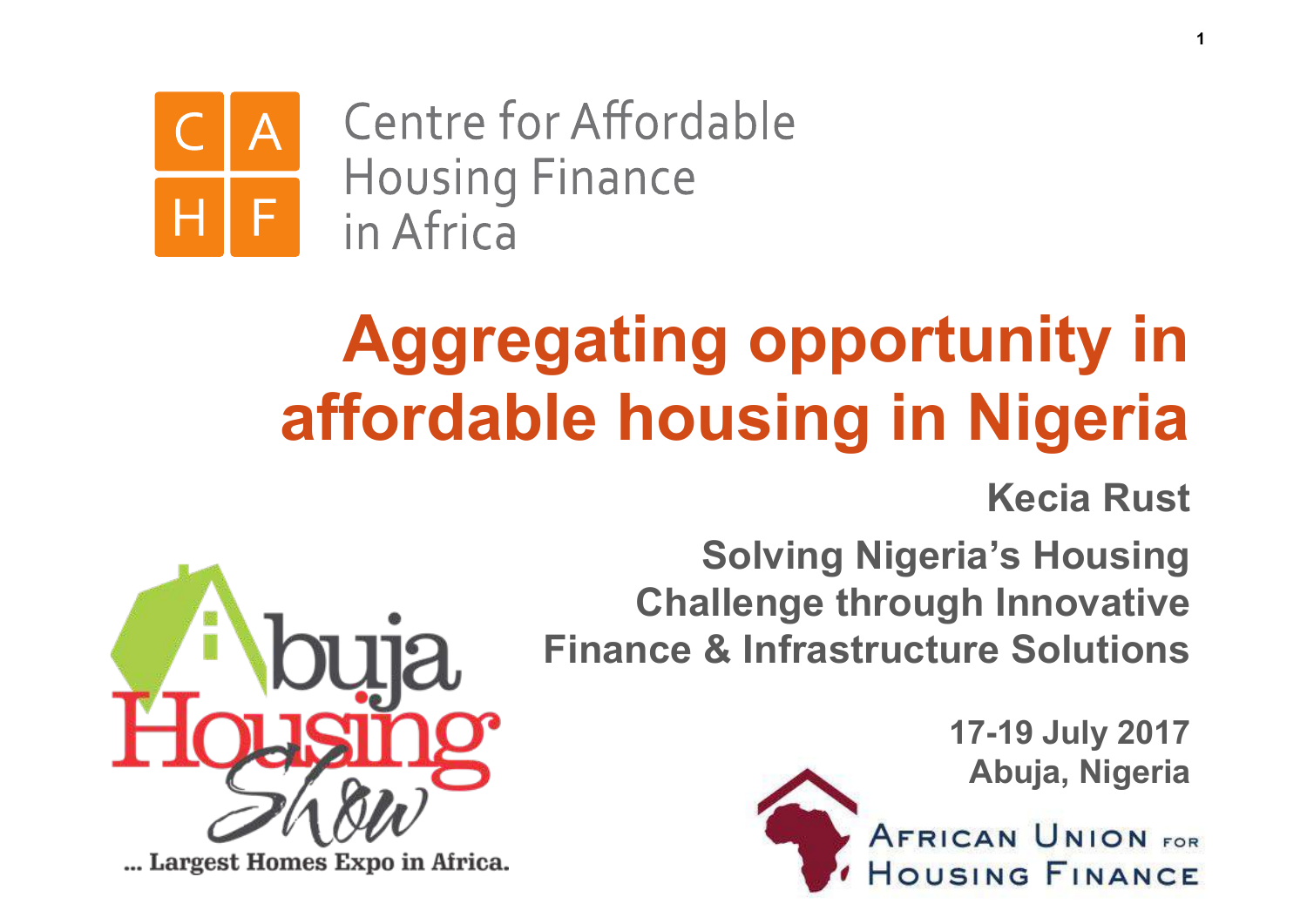#### **What is affordable housing in Nigeria?**



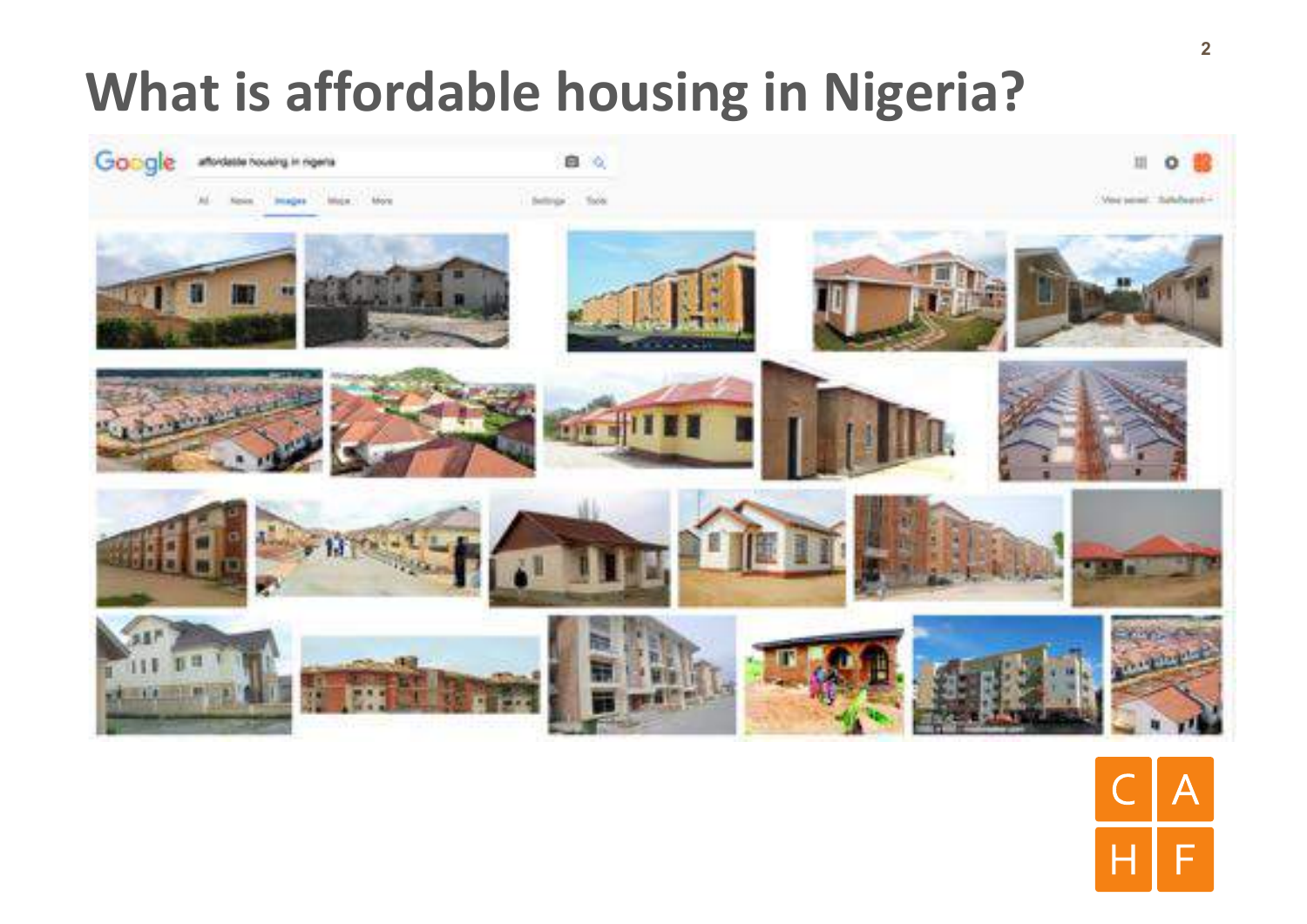## **What can the average Nigerian afford?** <sup>3</sup>



<u>http://www.housingfinanceafrica.org/calculating-</u> <u>mortgage-and-housing-affordability-in-africa</u> **mortgage-and-housing-affordability-in-africa/http://www.housingfinanceafrica.org/calculating-**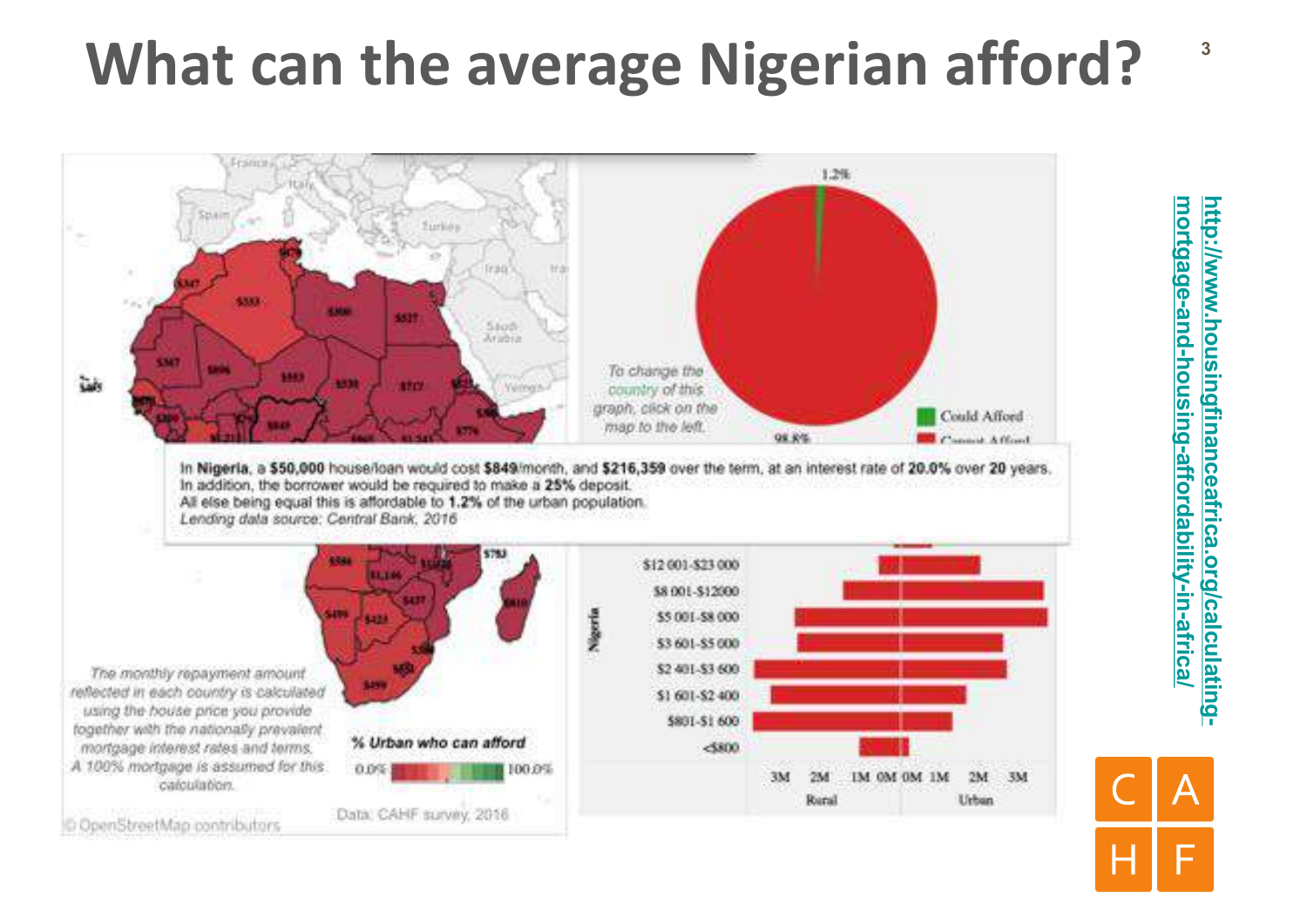## **What can the average Nigerian afford?** <sup>4</sup>



<u>mortgage-and-housing-affordability-in-africa</u> <u>http://www.housingfinanceafrica.org/calculating-</u> **mortgage-and-housing-affordability-in-africa/http://www.housingfinanceafrica.org/calculating-**

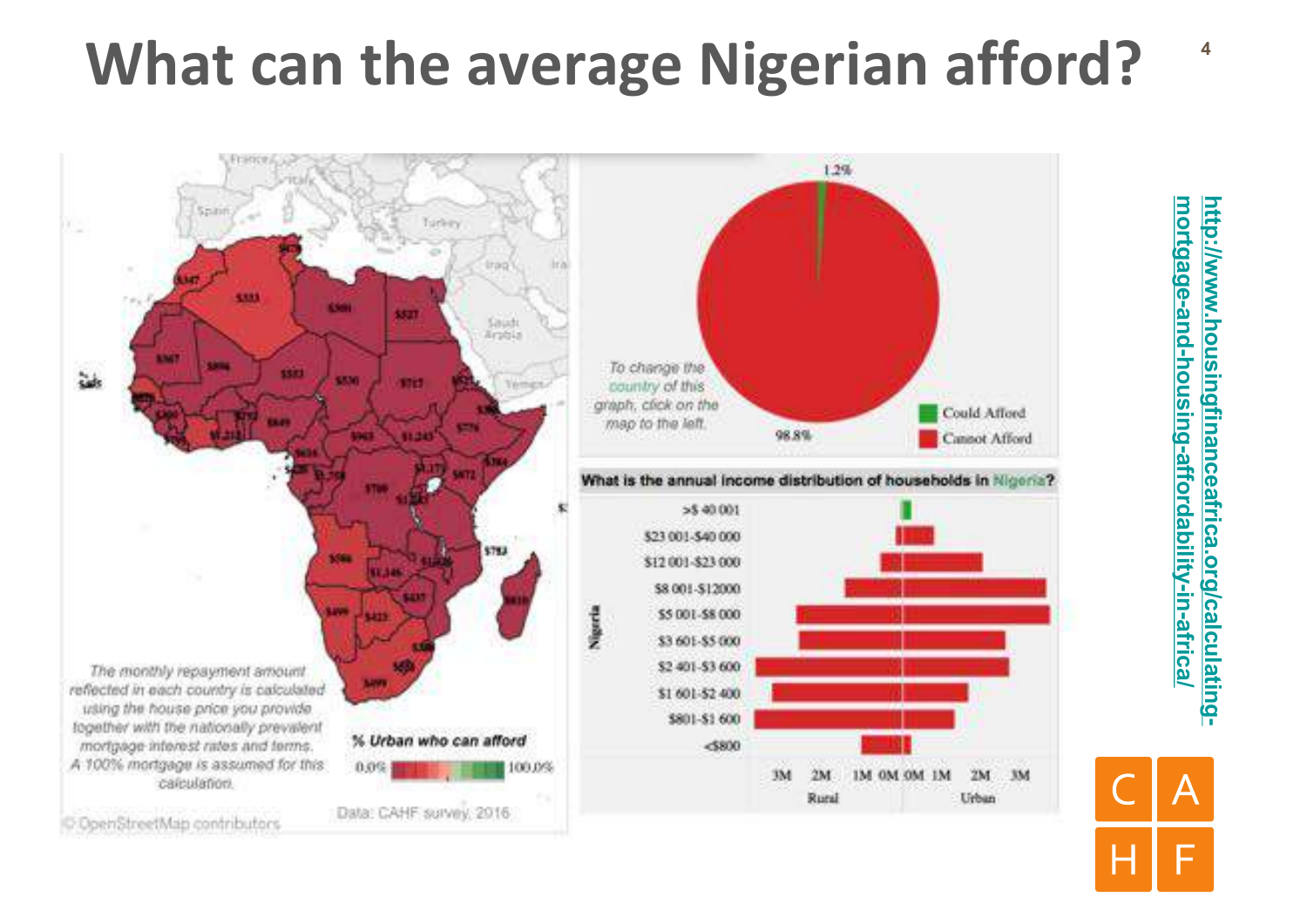## **What can the average Nigerian afford?**



<u>mortgage-and-housing-affordability-in-africa</u> <u>http://www.housingfinanceafrica.org/calculating-</u> **mortgage-and-housing-affordability-in-africa/http://www.housingfinanceafrica.org/calculating-**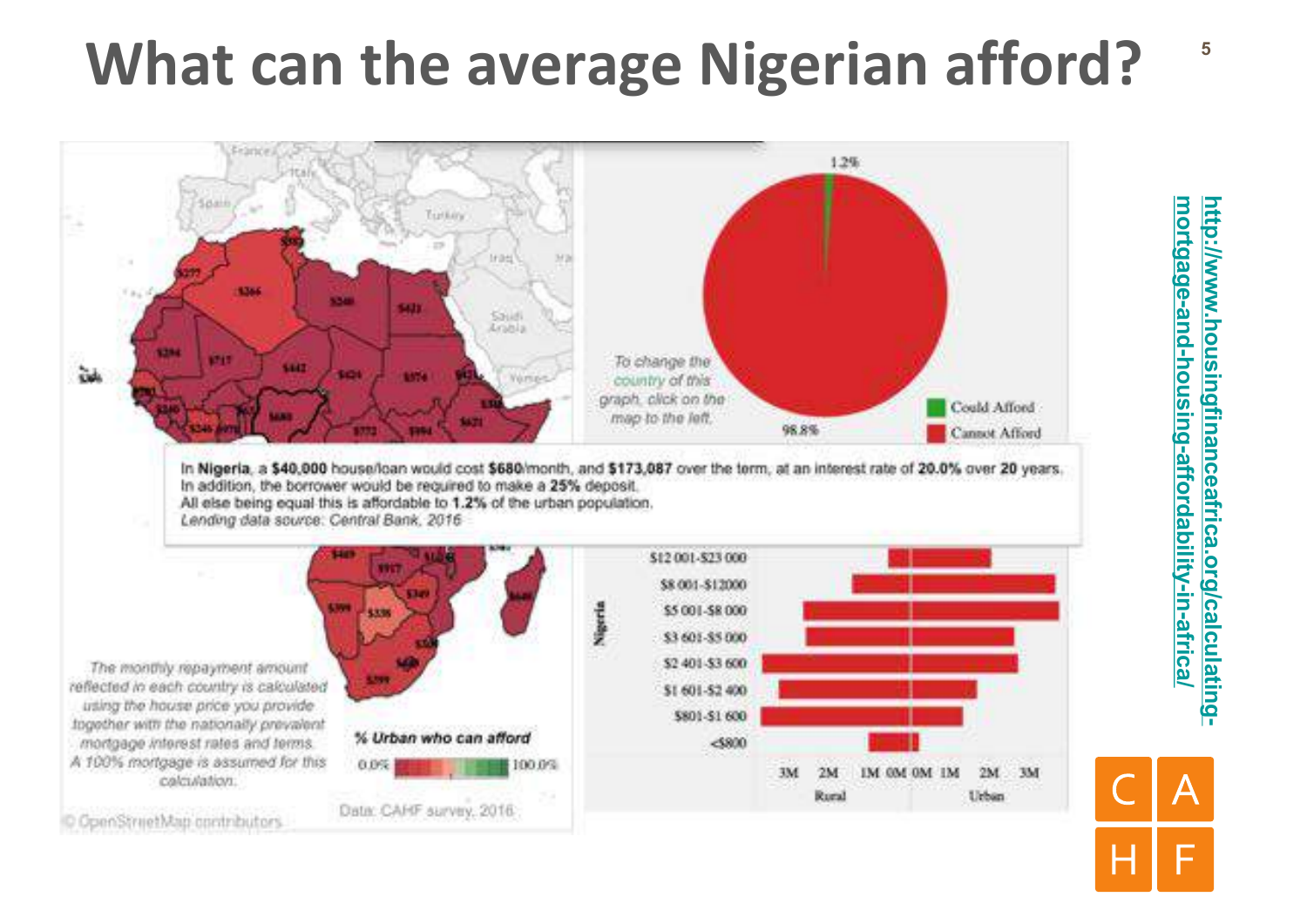## **What can the average Nigerian afford? <sup>6</sup>**



<u>mortgage-and-housing-affordability-in-africa</u> <u>http://www.housingfinanceafrica.org/calculating-</u> **mortgage-and-housing-affordability-in-africa/http://www.housingfinanceafrica.org/calculating-**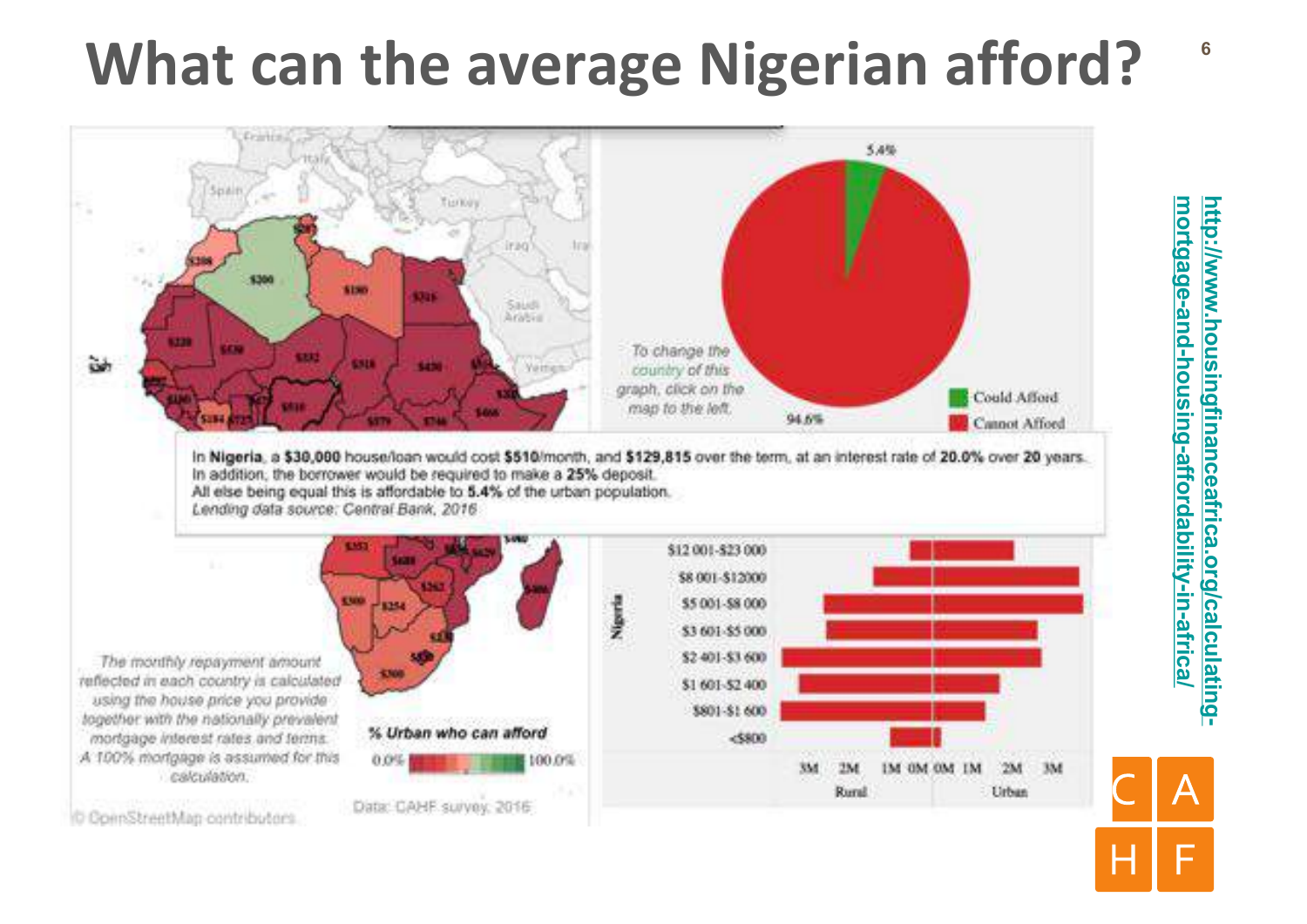## **What can the average Nigerian afford?**



<u>mortgage-and-housing-affordability-in-africa</u> <u>http://www.housingfinanceafrica.org/calculating-</u> **mortgage-and-housing-affordability-in-africa/http://www.housingfinanceafrica.org/calculating-**

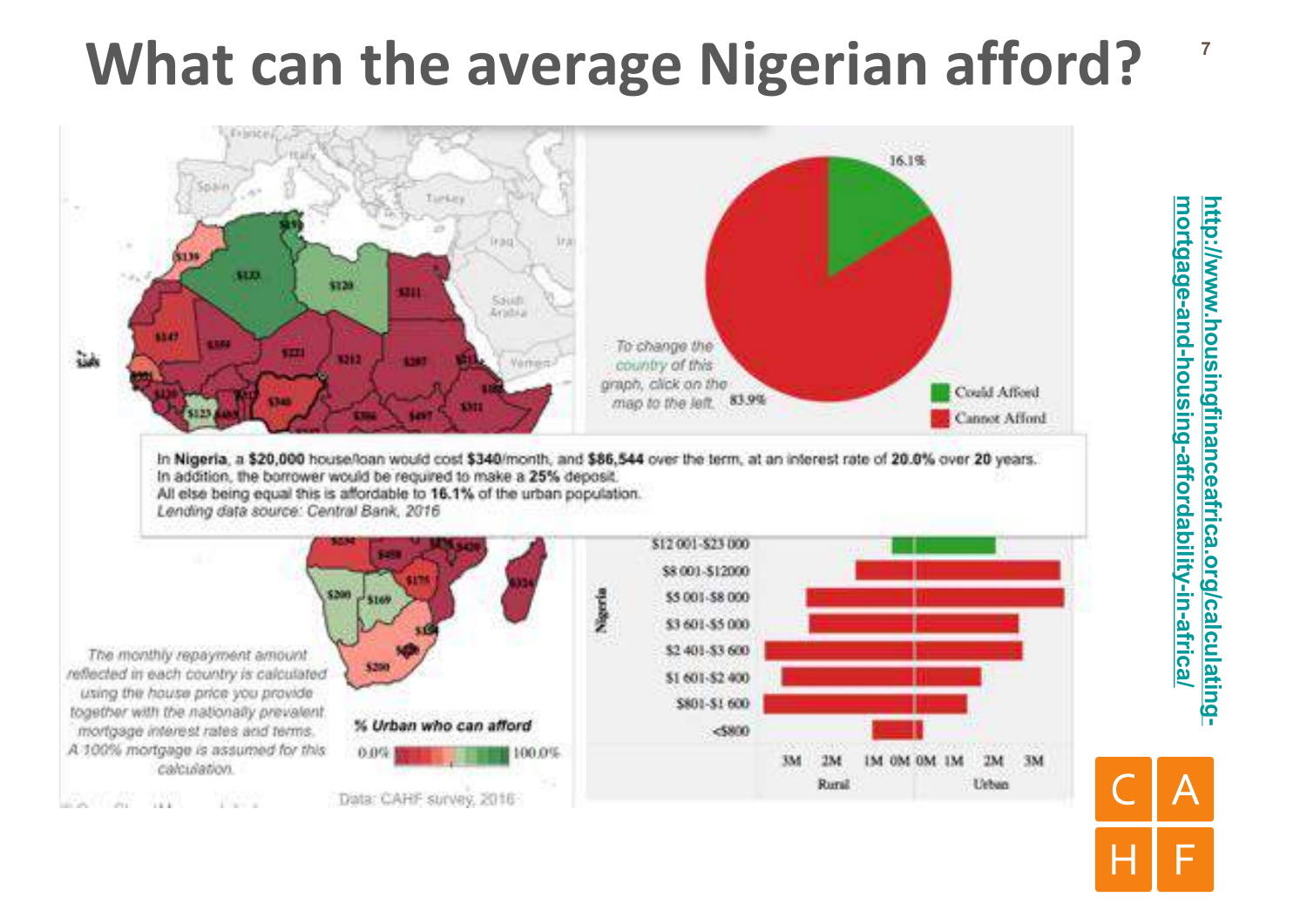## **What can the average Nigerian afford?** <sup>8</sup>



<u>http://www.housingfinanceafrica.org/calculating-</u> <u>mortgage-and-housing-affordability-in-africa</u> **mortgage-and-housing-affordability-in-africa/http://www.housingfinanceafrica.org/calculating-**

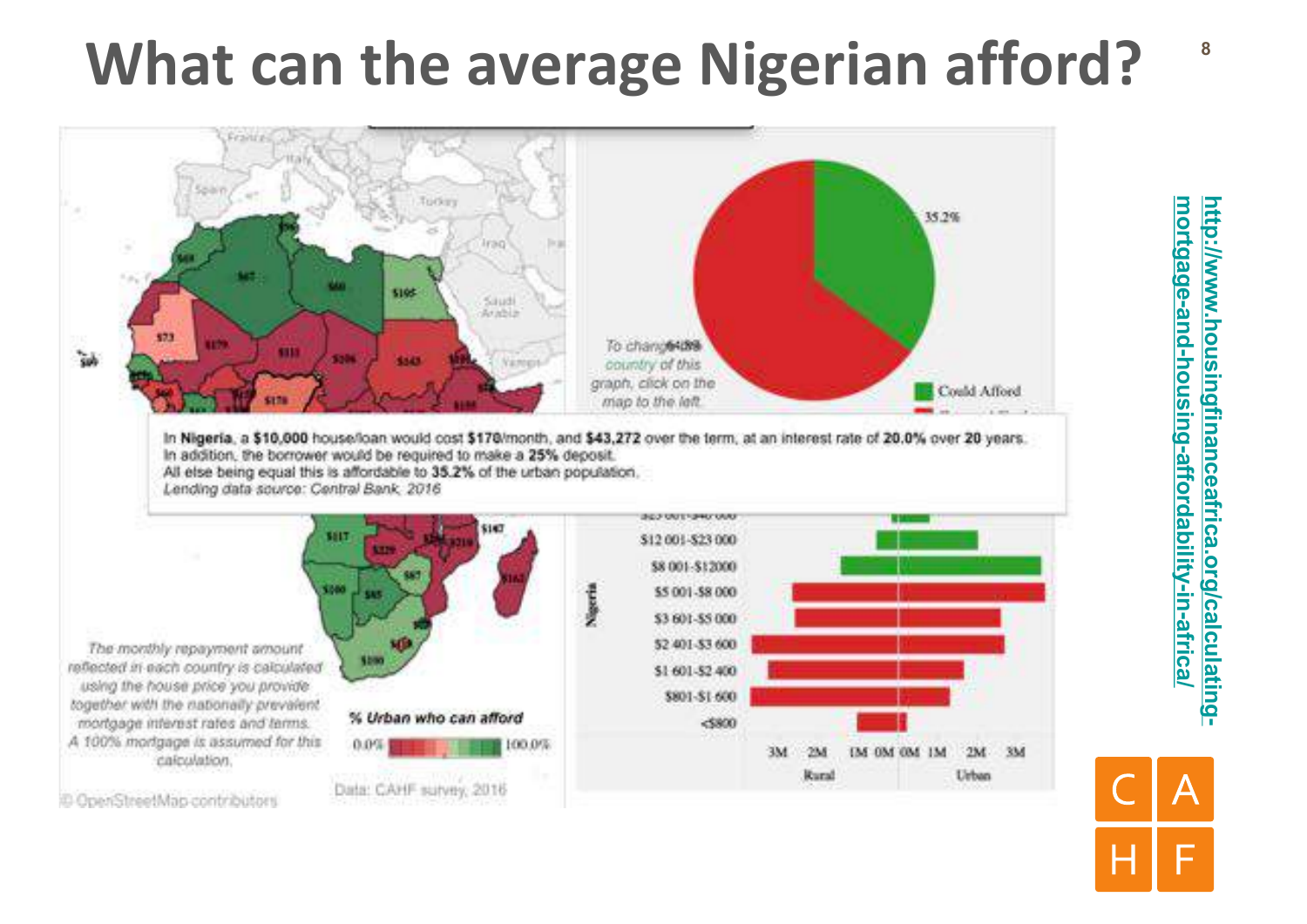#### **What can the average Nigerian afford?**



D OpenStreetMap contributors

Can developments of N2,4 million housing units be built and financed at scale? What would it look like for Nigeria to build 100 000 units at N2,4m per annum, doubling the current rate of delivery?

Data: CAHF survey, 2010

<u>mortgage-and-housing-affordability-in-africa</u> **mortgage-and-housing-affordability-in-africa/** <u>http://www.housingfinanceafrica.org/calculating-</u> **http://www.housingfinanceafrica.org/calculating-**

**9**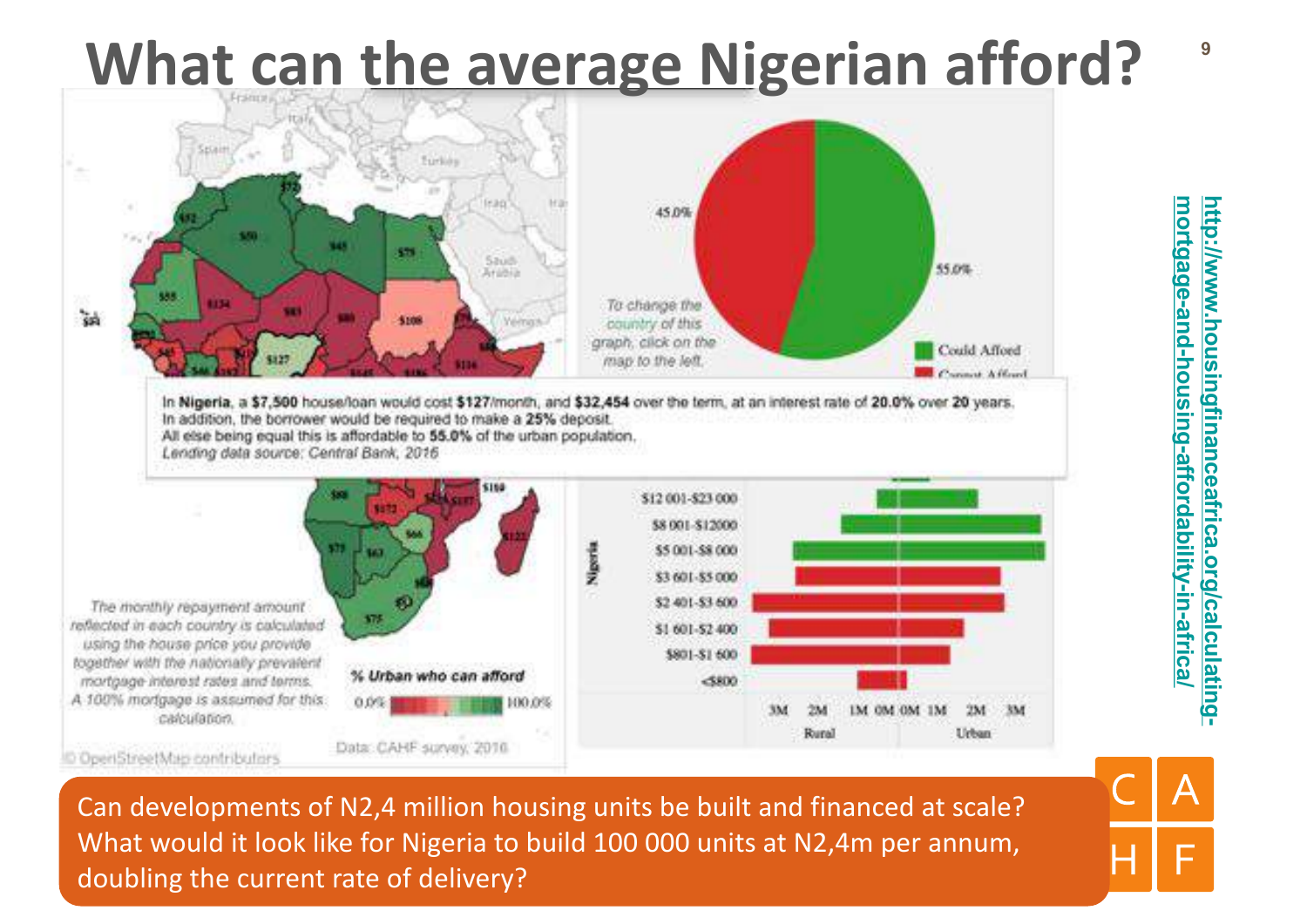**Housing has a significant impact on the economy** What would it look like for Nigeria to build 100 000 units at N2,4m per annum, doubling the current rate of delivery?

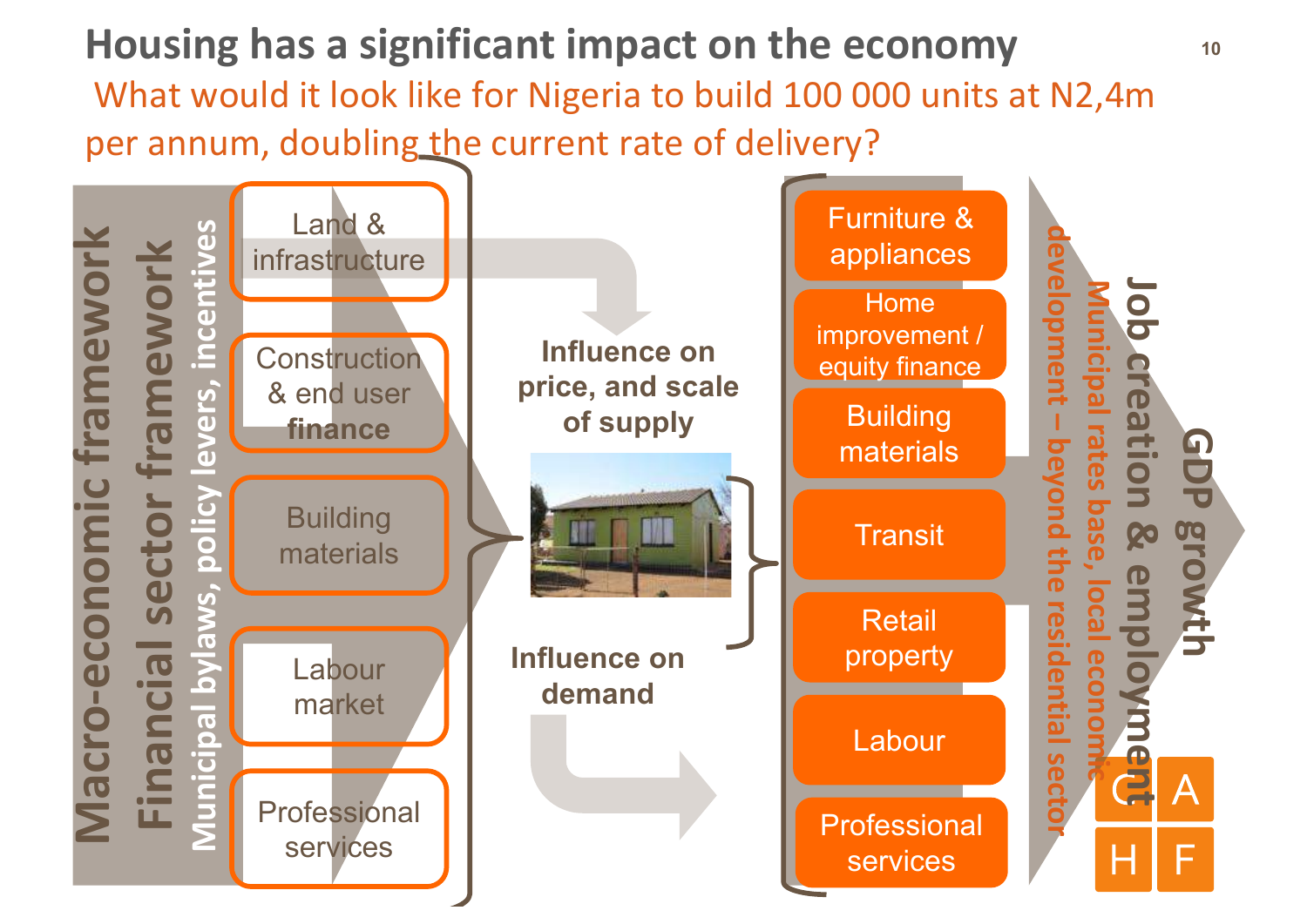#### The challenge is the N2,4m house...

**How do we make this look less** like a small scale, ad **hoc intervention**  and more like **a viable approach towards housing the nation?**

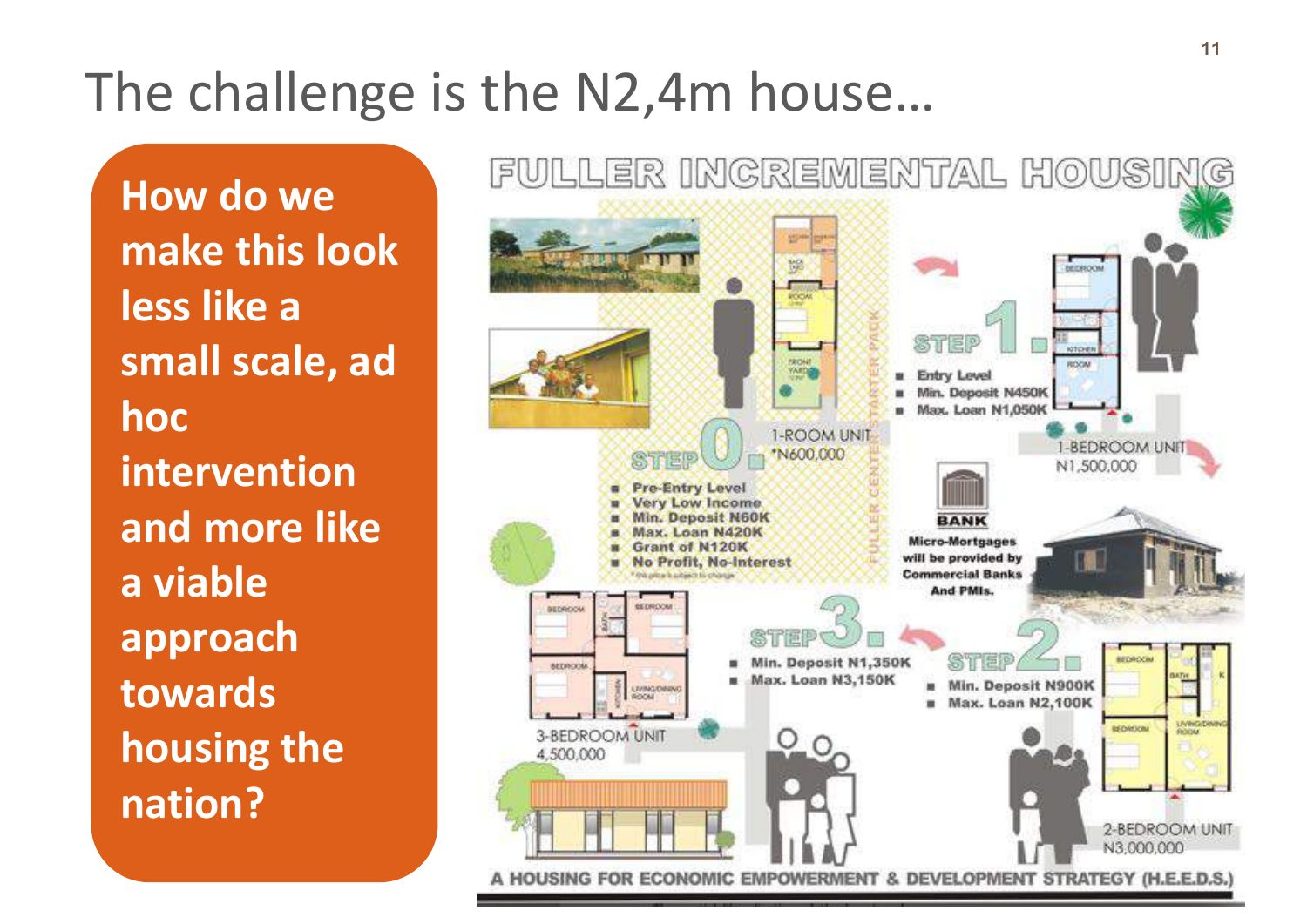Investors need access to scale, while household  $12$ affordability needs costs to be broken down: three approaches towards aggregation of the opportunity

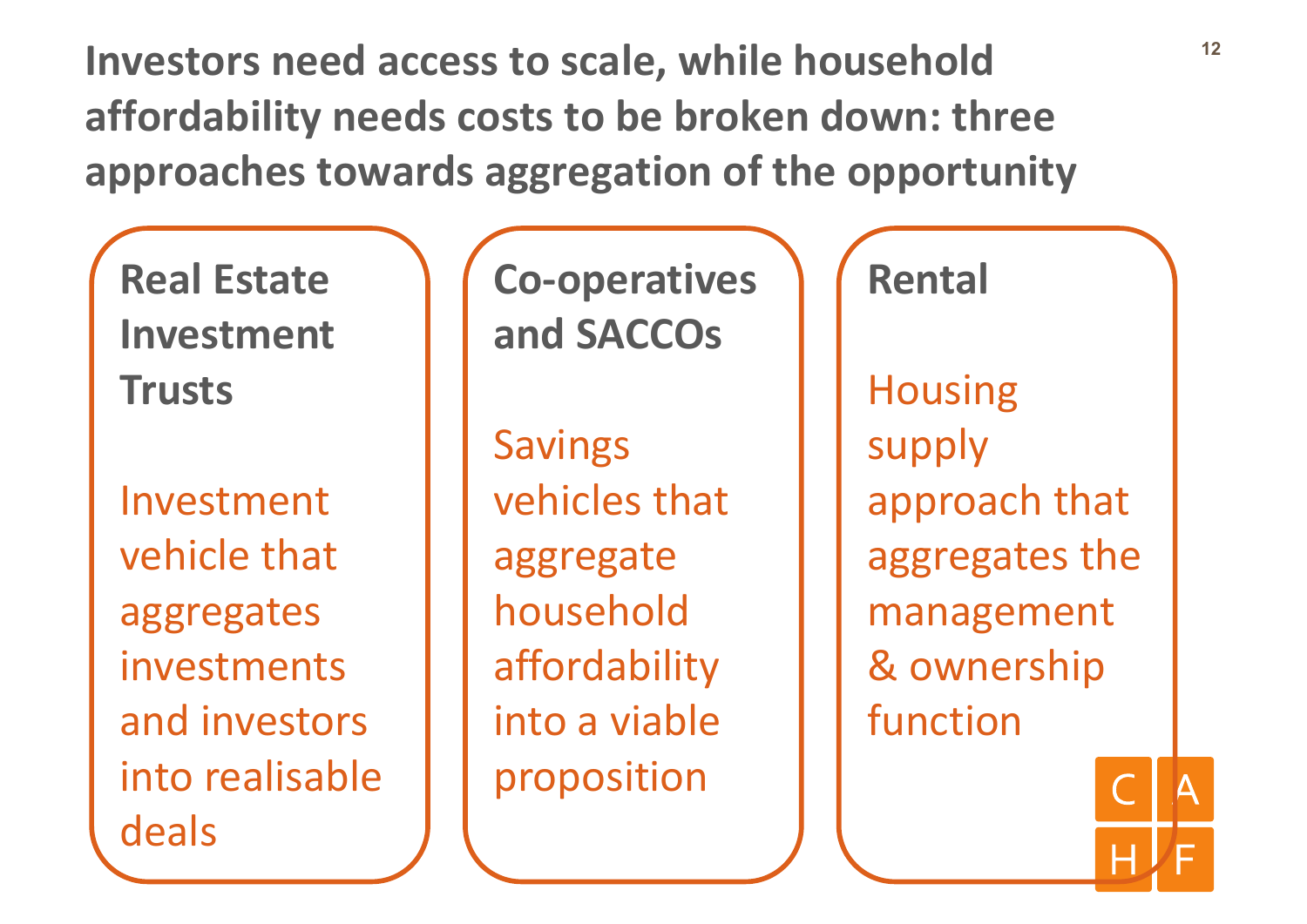#### **Real Estate Investment Trusts (REITs) offer a critical opportunity for** 13 **financial intermediation – can this extend to affordable housing?**

#### **What is a REIT?**

- Company or trust that owns and often manages a portfolio of mortgages and / or real estate properties
- Operates in accordance with certain rules and regulations
- Allows investors to invest in portfolios of mortgages or large-scale properties through the purchase of shares.
- The shareholders of a REIT earn a share of the income stream produced by the investment portfolio

#### **What are the distinguishing factors?**

- REITs aggregate diverse sources of funding and target them into real estate portfolios that extend beyond the limitations of individual projects.
- REIT regulations and legislation provide for preferential tax treatment and require high rates of profit distribution.
- Together, these unique factors enable REITs to raise finance from investors who otherwise might lack access to  $-$  or be reticent to engage in  $-$  real estate markets.

**http://housingfinanceafrica.org/projects/residential-real-estate-investment-trusts-africa/**

Key challenges are [1] investor trust in the affordable market and [2] ability to achieve scale delivery.

Who builds this trust?

**Are REIT** investors patient enough?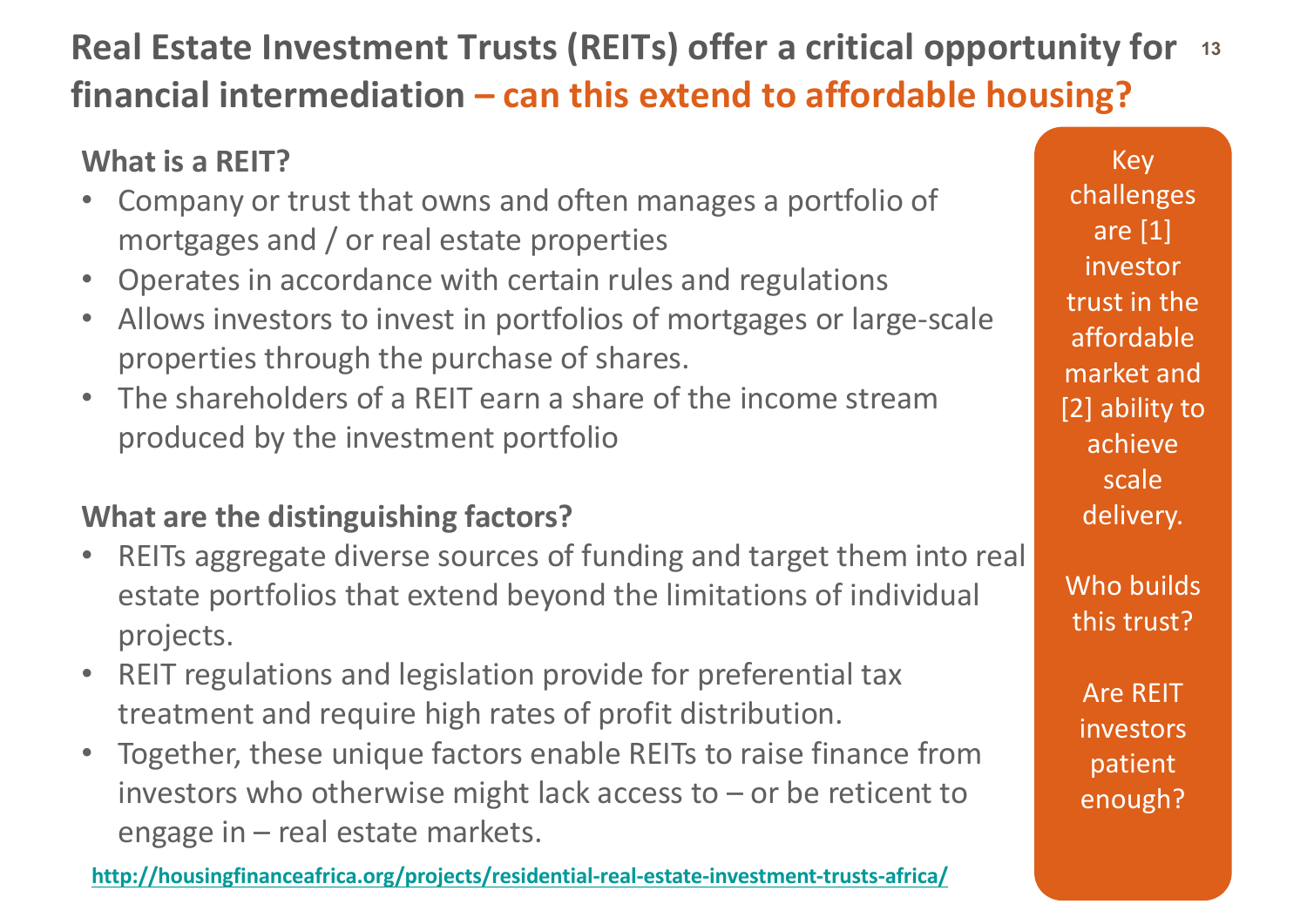Cooperatives and SACCOs amass & coordinate household <sup>14</sup> savings into a viable proposition – can this grown to scale?

■ Less than 10 % of all housing credit in Kenya comes in the form of mortgages from the banking sector  $-$  the remainder of housing finance comes from SACCOs and housing cooperative networks. (Kenya Economic Update, April 2017)

Key challenges are access to the value chain (land, development capacity) and to long term finance. Can the investor sector trust co-op and SACCO capacity?

- Is there a regulatory response?
- What is the institutional response? How do lenders work effectively with cooperatives?
- Do we understand the potential?

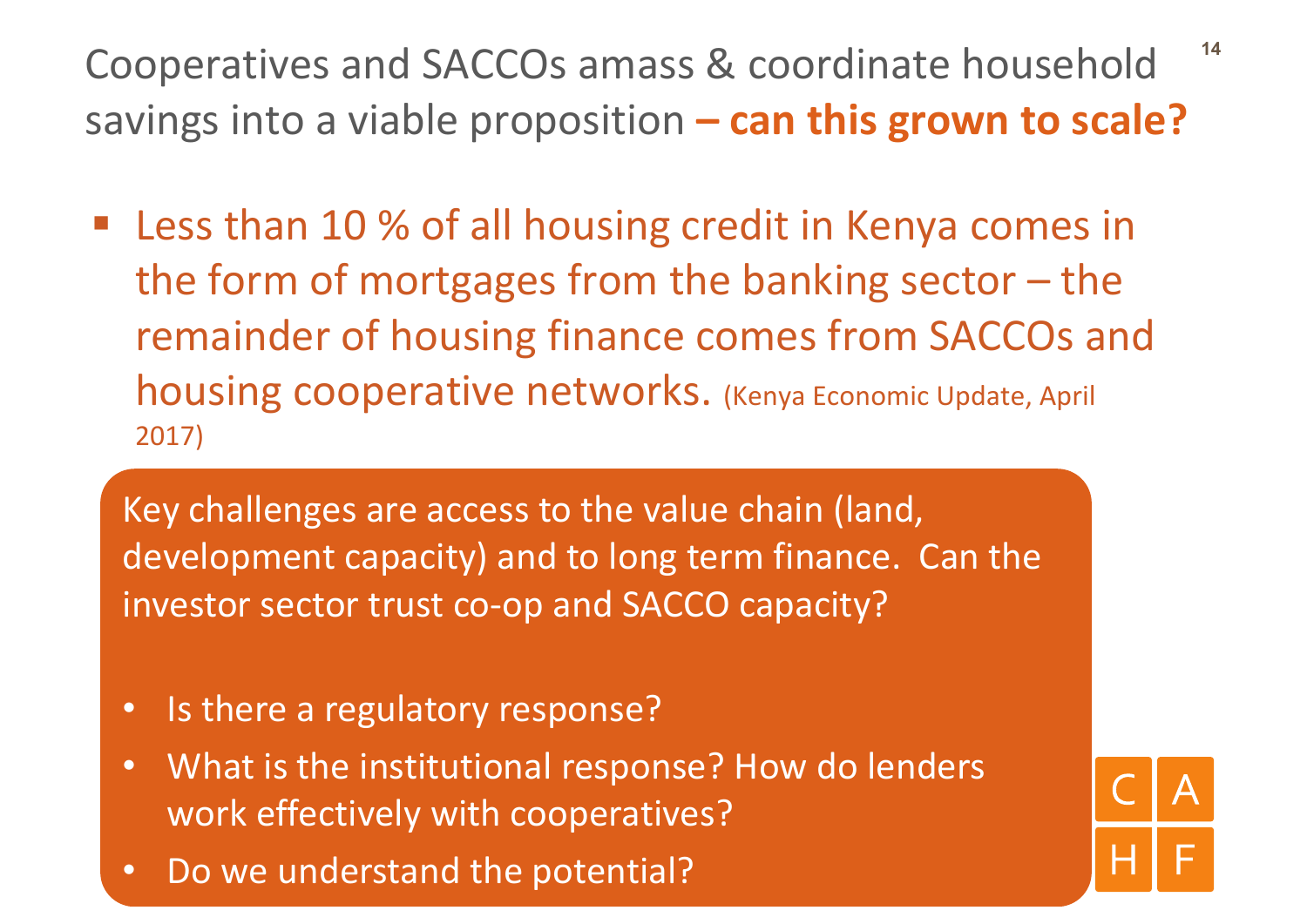Rental improves affordability by aggregating ownership and<sup>15</sup> management costs – how can the management capacity be **grown?**

- Large scale landlordism
	- Opportunity for pension funds investment
	- REIT investment target
	- **Viability depends on scale**
- Small scale, household landlordism
	- Backyard rental
	- **•** Urban infill
	- Supported with housing microfinance

Key challenges are [1] management capacity and [2] scale for viability

Small scale landlords offer a niche opportunity

How do lenders structure their products to meet this diversity

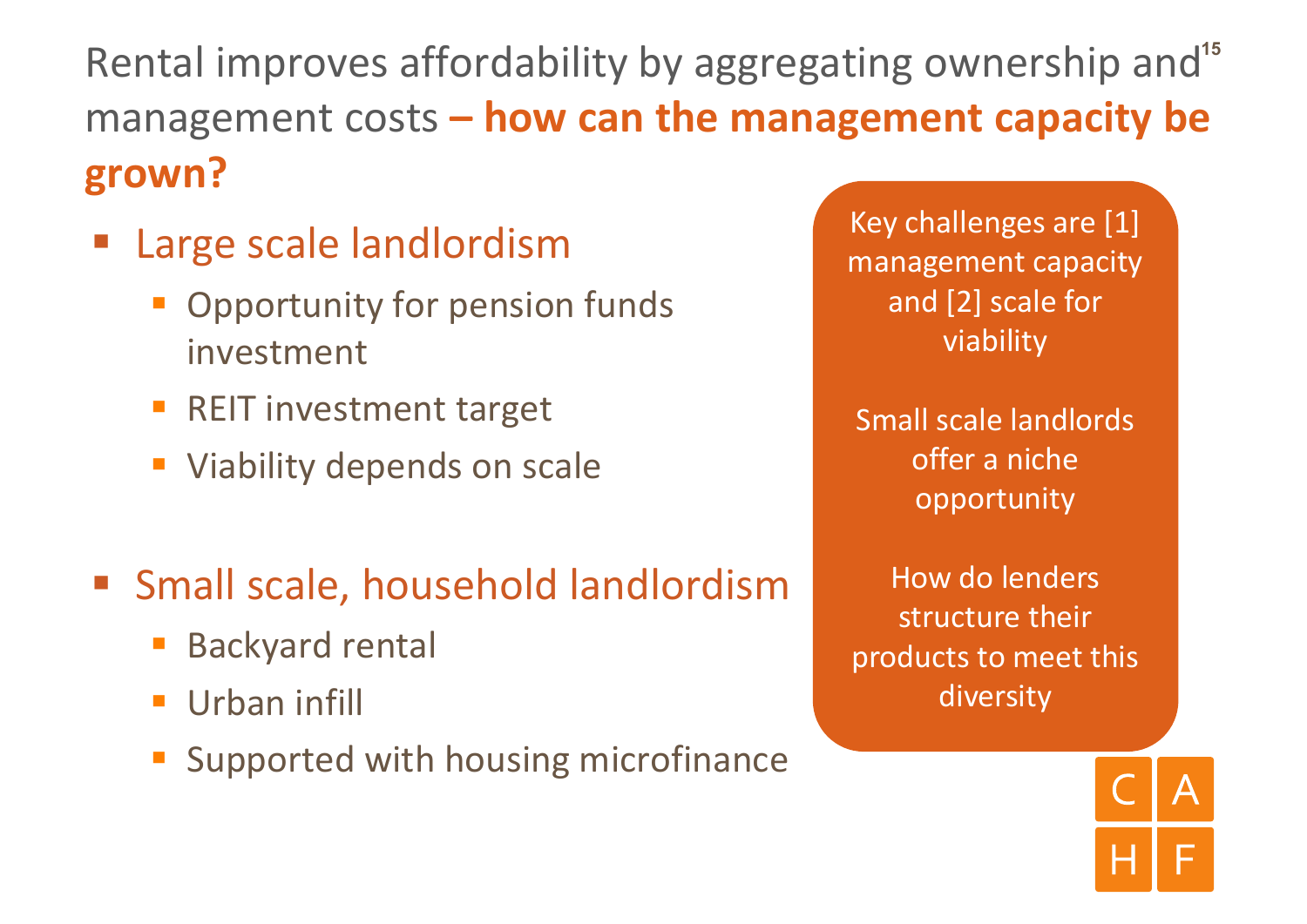**16** Housing finance is closely connected to the value chain. How do financiers and investors engage in the value chain effectively, providing the oil to drive the wheels and realise increased scale delivery of affordable housing?